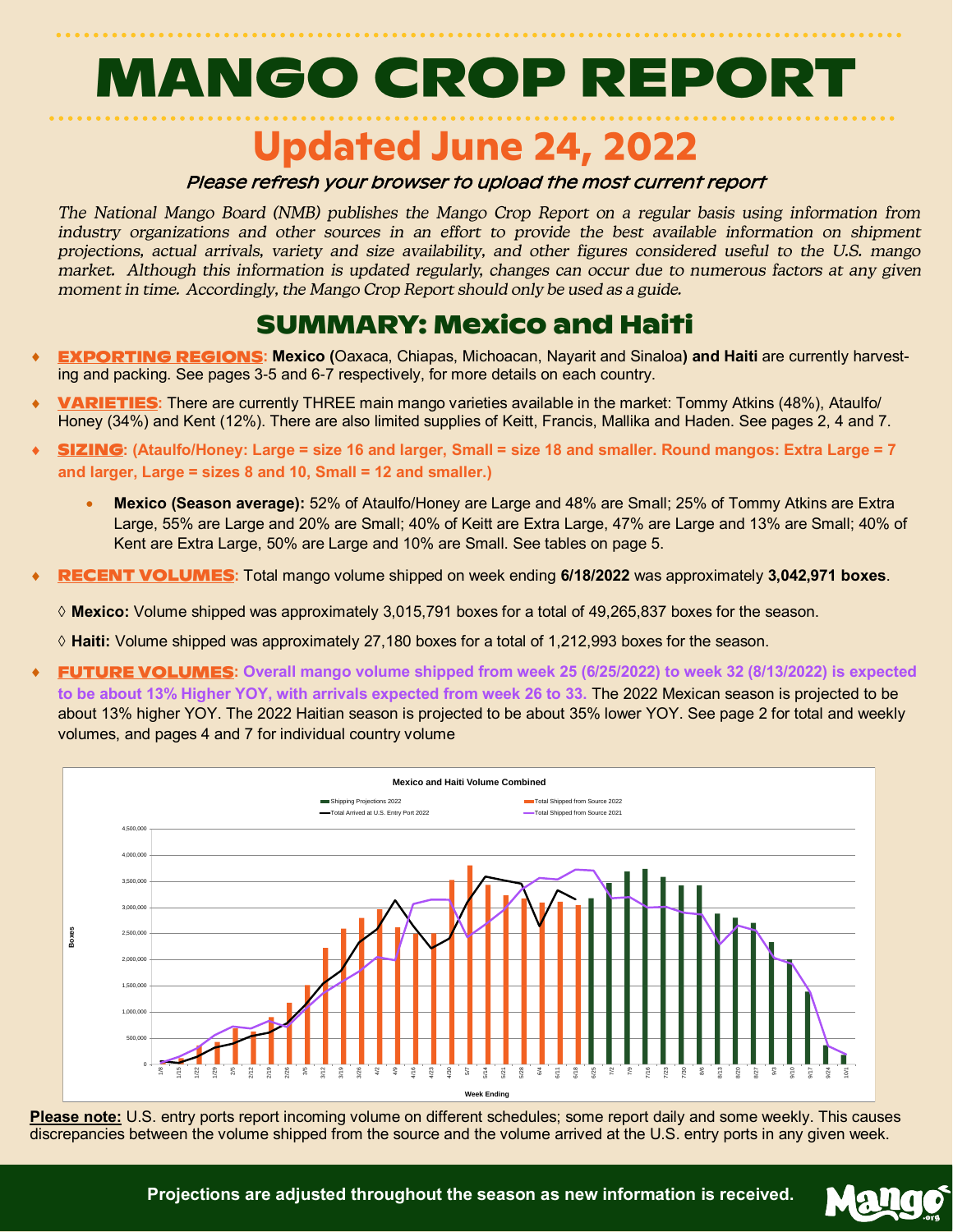### **Mexico and Haiti Crop Information**

| <b>Week</b>    | <b>Week</b><br>Ending <sup>1</sup> | <b>Total Shipping</b><br>Projection<br>in Boxes<br>$2022^{3-7}$ | <b>Total Shipped</b><br>from Source<br>in Boxes<br>20224-7 | <b>Total Arrival at</b><br><b>U.S. Entry Port in</b><br><b>Boxes</b><br>2022 <sup>2</sup> | <b>Total Shipped</b><br>from Source in<br><b>Boxes</b><br>20214-7 |
|----------------|------------------------------------|-----------------------------------------------------------------|------------------------------------------------------------|-------------------------------------------------------------------------------------------|-------------------------------------------------------------------|
| $\mathbf{1}$   | 1/8/22                             | 52,164                                                          | 52,164                                                     | 61,427                                                                                    | 29,734                                                            |
| $\overline{2}$ | 1/15/22                            | 119,001                                                         | 119,001                                                    | 28,703                                                                                    | 143,502                                                           |
| 3              | 1/22/22                            | 360,905                                                         | 360,905                                                    | 143,306                                                                                   | 305,963                                                           |
| $\overline{4}$ | 1/29/22                            | 430,168                                                         | 430,168                                                    | 320,622                                                                                   | 559,336                                                           |
| 5              | 2/5/22                             | 686,113                                                         | 686,113                                                    | 395,716                                                                                   | 724,363                                                           |
| 6              | 2/12/22                            | 627,552                                                         | 627,552                                                    | 539,103                                                                                   | 685,695                                                           |
| $\overline{7}$ | 2/19/22                            | 902,057                                                         | 902,057                                                    | 606,256                                                                                   | 829,283                                                           |
| 8              | 2/26/22                            | 1,177,864                                                       | 1,177,864                                                  | 785,428                                                                                   | 714,750                                                           |
| 9              | 3/5/22                             | 1,514,466                                                       | 1,514,466                                                  | 1,130,255                                                                                 | 1,048,894                                                         |
| 10             | 3/12/22                            | 2,225,251                                                       | 2,225,251                                                  | 1,544,049                                                                                 | 1,356,960                                                         |
| 11             | 3/19/22                            | 2,594,001                                                       | 2,594,001                                                  | 1,789,457                                                                                 | 1,570,133                                                         |
| 12             | 3/26/22                            | 2,798,852                                                       | 2,798,852                                                  | 2,330,748                                                                                 | 1,775,449                                                         |
| 13             | 4/2/22                             | 2,965,114                                                       | 2,965,114                                                  | 2,585,244                                                                                 | 2,052,015                                                         |
| 14             | 4/9/22                             | 2,618,952                                                       | 2,618,952                                                  | 3,138,878                                                                                 | 1,990,549                                                         |
| 15             | 4/16/22                            | 2,495,558                                                       | 2,495,558                                                  | 2,647,560                                                                                 | 3,065,193                                                         |
| 16             | 4/23/22                            | 2,503,860                                                       | 2,503,860                                                  | 2,217,297                                                                                 | 3,149,668                                                         |
| 17             | 4/30/22                            | 3,525,234                                                       | 3,525,234                                                  | 2,404,955                                                                                 | 3,146,519                                                         |
| 18             | 5/7/22                             | 3,803,367                                                       | 3,803,367                                                  | 3,098,255                                                                                 | 2,431,114                                                         |
| 19             | 5/14/22                            | 3,430,550                                                       | 3,430,550                                                  | 3,589,929                                                                                 | 2,675,225                                                         |
| 20             | 5/21/22                            | 3,231,255                                                       | 3,231,255                                                  | 3,519,366                                                                                 | 2,944,399                                                         |
| 21             | 5/28/22                            | 3,170,859                                                       | 3,170,859                                                  | 3,452,975                                                                                 | 3,340,637                                                         |
| 22             | 6/4/22                             | 3,093,209                                                       | 3,093,209                                                  | 2,640,488                                                                                 | 3,563,282                                                         |
| 23             | 6/11/22                            | 3,109,507                                                       | 3,109,507                                                  | 3,329,414                                                                                 | 3,534,370                                                         |
| 24             | 6/18/22                            | 3,042,971                                                       | 3.042.971                                                  | 3,154,254                                                                                 | 3,723,362                                                         |
| 25             | 6/25/22                            | 3,174,100                                                       |                                                            |                                                                                           | 3,704,463                                                         |
| 26             | 7/2/22                             | 3,464,711                                                       |                                                            |                                                                                           | 3,174,782                                                         |
| 27             | 7/9/22                             | 3,685,755                                                       |                                                            |                                                                                           | 3,197,257                                                         |
| 28             | 7/16/22                            | 3,736,187                                                       |                                                            |                                                                                           | 2,996,507                                                         |
| 29             | 7/23/22                            | 3,585,397                                                       |                                                            |                                                                                           | 3,011,739                                                         |
| 30             | 7/30/22                            | 3,417,529                                                       |                                                            |                                                                                           | 2,899,620                                                         |
| 31             | 8/6/22                             | 3,425,431                                                       |                                                            |                                                                                           | 2,864,168                                                         |
| 32             | 8/13/22                            | 2,884,138                                                       |                                                            |                                                                                           | 2,296,290                                                         |
| 33             | 8/20/22                            | 2,800,908                                                       |                                                            |                                                                                           | 2,653,896                                                         |
| 34             | 8/27/22                            | 2,706,179                                                       |                                                            |                                                                                           | 2,557,349                                                         |
| 35             | 9/3/22                             | 2,336,356                                                       |                                                            |                                                                                           | 2,035,004                                                         |
| 36             | 9/10/22                            | 2,009,628                                                       |                                                            |                                                                                           | 1,919,297                                                         |
| 37             | 9/17/22                            | 1,390,368                                                       |                                                            |                                                                                           | 1,381,516                                                         |
| 38             | 9/24/22                            | 365,286                                                         |                                                            |                                                                                           | 350,926                                                           |
| 39             | 10/1/22                            | 180,000                                                         |                                                            |                                                                                           | 190,618                                                           |
|                | <b>Total</b>                       | 89,640,804                                                      | 50,478,830                                                 | 45,453,685                                                                                | 80,593,827                                                        |

### **Volume shipped by variety on week ending 6/18/2022**



#### **Please note:**

Boxes are 8.8 lbs (4 kg). Boxes from Haiti are 9.9 lbs (4.5 kg.) Dates are week-ending. These are shipping weeks. <sup>4</sup>Source: Empacadoras de Mangos Exportación, A.C. (EMEX) <sup>2</sup>Source: USDA-AMS Source: National Mango Board Source: USDA—APHIS

<sup>5</sup>Source: Asociación de Productores y Exportadores de Mango de la Zona Libre Source: ANEM—PHARE

*Dates are week-ending. For Shipping Projections and Volume Shipped from Source, 2-5 days from Mexico and Haiti for arrival at U.S. Ports.*

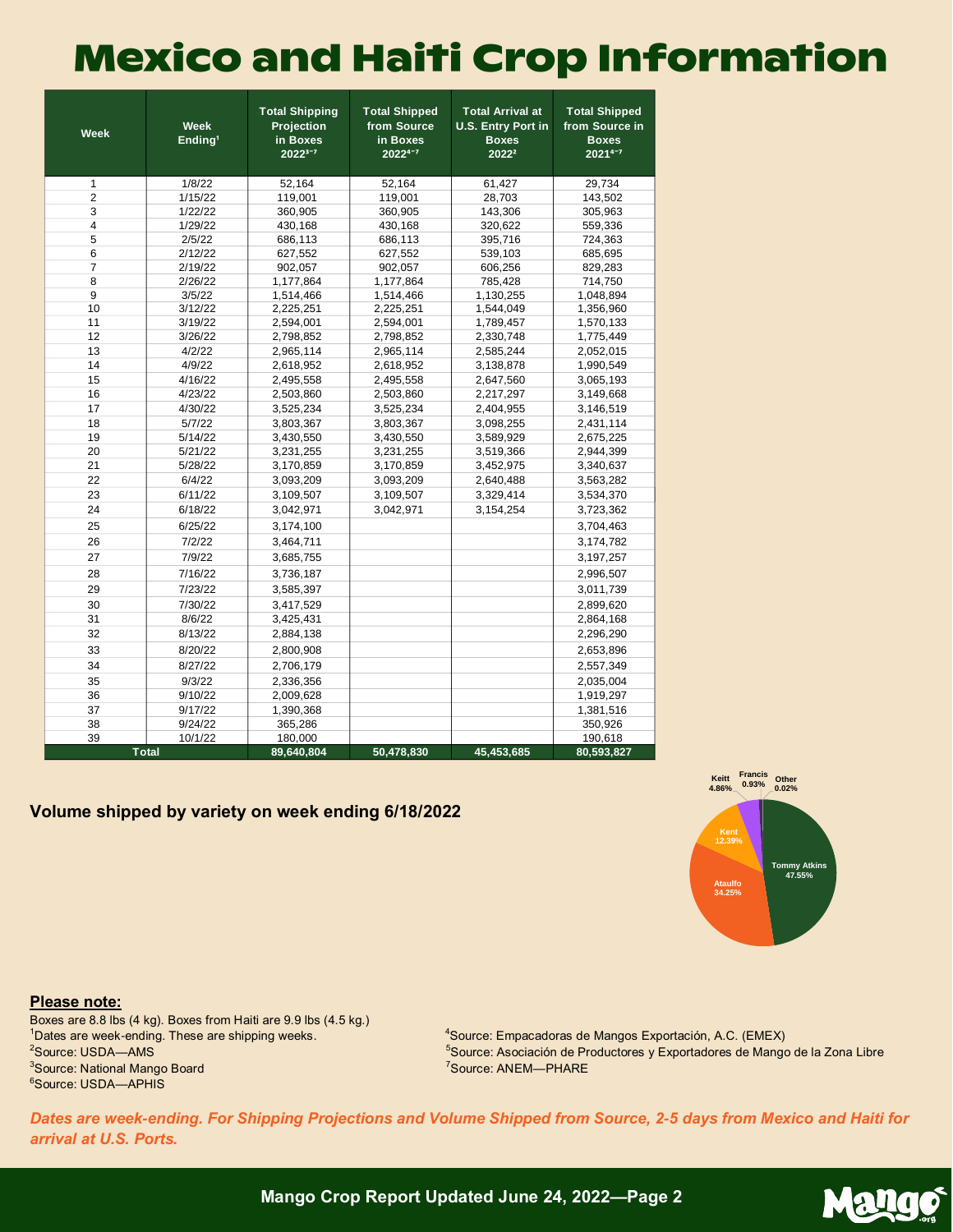## **Mexico Crop Information**

- The Mexican mango season began the first week of January and will run until the first week of October with a projection of approximately **87** million boxes.
- Mexico's main varieties are: Tommy Atkins (40%), Ataulfo/Honey (27%), Kent (19%), Keitt (11%) and Others (3%).

### **Volume on week ending 6/18/2022**

• Volume shipped from Mexico was approximately **3,015,791** boxes for a total of **49,265,837** boxes for the season. During the same week last year, volume shipped from Mexico was 3,605,698 boxes for a total of 42,947,846 boxes.

### **Price information is found on pages 8—11**



#### **Please note:**

Boxes are 8.8 lbs (4 kg). Boxes from Haiti are 9.9 lbs (4.5 kg.) <sup>1</sup>Dates are week-ending. These are shipping weeks. <sup>2</sup>Source: USDA—AMS <sup>6</sup>Source: USDA—APHIS

**<sup>3</sup>**Source: National Mango Board (NMB) <sup>4</sup>Source: Empacadoras de Mangos Exportación, A.C. (EMEX) <sup>5</sup>Source: Asociación de Productores y Exportadores de Mango de la Zona Libre

*Dates are week-ending. For Shipping Projections and Volume Shipped from Source, 2-5 days from Mexico and Haiti for arrival at U.S. Ports.*

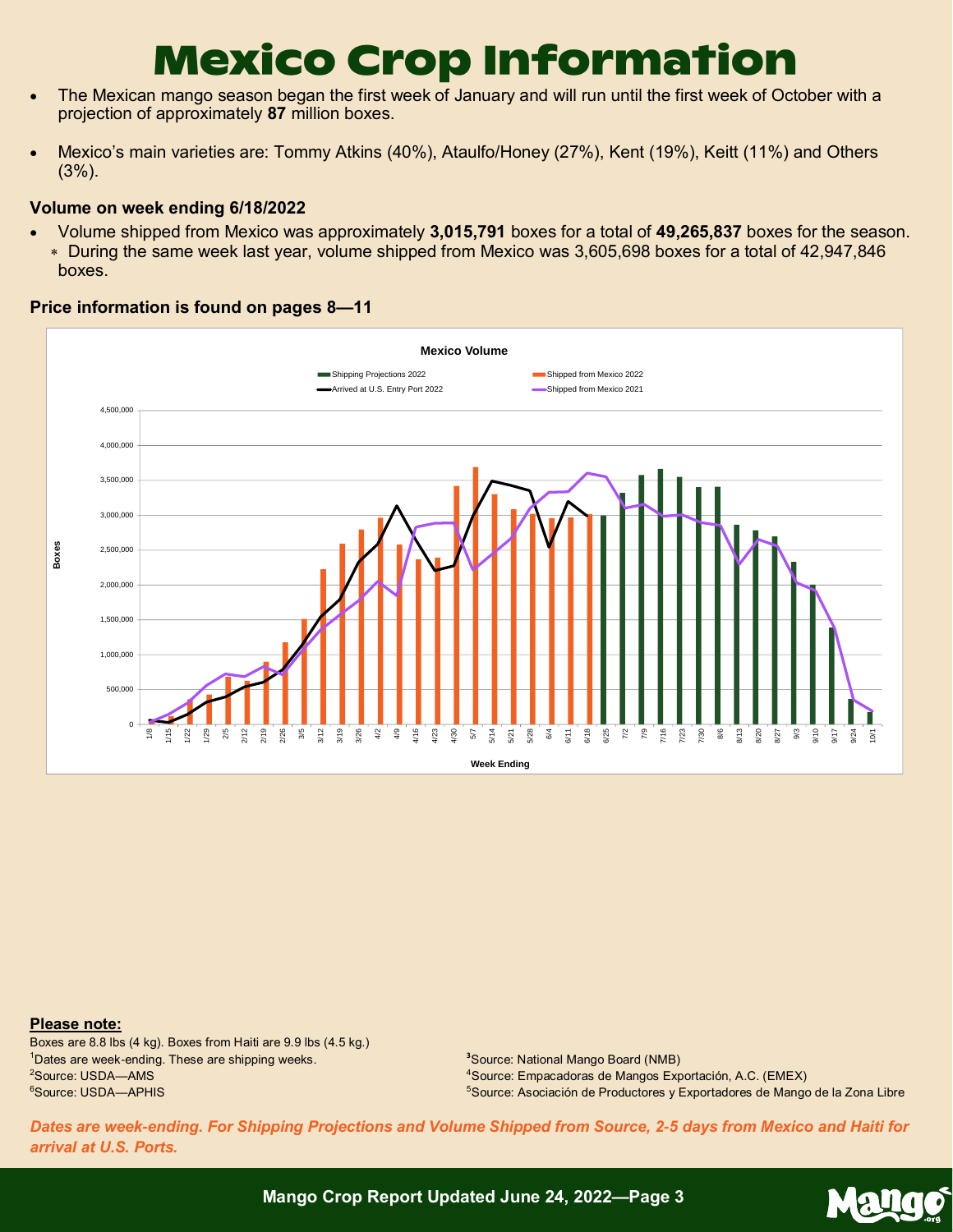## **Mexico Crop Information**

| <b>Week</b>    | <b>Week</b><br>Ending <sup>1</sup> |              |                     | <b>Shipping Projections</b><br>in Boxes<br>202248586 |                          |              |                     | <b>Shipped from Mexico</b><br>in Boxes<br>202248586 | Arrived at U.S.<br><b>Entry Port in</b><br>Boxes 2022 <sup>2,6</sup> | <b>Shipped from</b><br><b>Mexico in boxes</b><br>2021485 |              |
|----------------|------------------------------------|--------------|---------------------|------------------------------------------------------|--------------------------|--------------|---------------------|-----------------------------------------------------|----------------------------------------------------------------------|----------------------------------------------------------|--------------|
|                |                                    | <b>Total</b> | <b>Other States</b> | <b>Irradiation</b>                                   | <b>North Sinaloa</b>     | <b>Total</b> | <b>Other States</b> | <b>Irradiation</b>                                  | <b>North Sinaloa</b>                                                 | <b>Total</b>                                             | <b>Total</b> |
| $\mathbf{1}$   | 1/8/22                             | 52,164       | 9,424               | 42,740                                               |                          | 52,164       | 9,424               | 42,740                                              |                                                                      | 61,427                                                   | 29,734       |
| 2              | 1/15/22                            | 119,001      | 61,468              | 57,533                                               | $\omega$                 | 119,001      | 61,468              | 57,533                                              | $\overline{\phantom{a}}$                                             | 28,703                                                   | 143,502      |
| 3              | 1/22/22                            | 360,905      | 235,017             | 125,888                                              | $\blacksquare$           | 360,905      | 235,017             | 125,888                                             | $\overline{a}$                                                       | 143,306                                                  | 305,963      |
| 4              | 1/29/22                            | 430,168      | 284,646             | 145,522                                              | $\blacksquare$           | 430,168      | 284,646             | 145,522                                             | $\sim$                                                               | 320,622                                                  | 559,336      |
| 5              | 2/5/22                             | 686,113      | 522,635             | 163,478                                              | $\blacksquare$           | 686,113      | 522,635             | 163,478                                             | $\blacksquare$                                                       | 395,716                                                  | 724,363      |
| 6              | 2/12/22                            | 627,552      | 514,615             | 112,937                                              | $\sim$                   | 627,552      | 514,615             | 112,937                                             | $\overline{\phantom{a}}$                                             | 539,103                                                  | 685,695      |
| $\overline{7}$ | 2/19/22                            | 902,057      | 791,778             | 110,279                                              | $\omega$                 | 902,057      | 791,778             | 110,279                                             | $\mathbf{r}$                                                         | 606,256                                                  | 829,283      |
| 8              | 2/26/22                            | 1,177,864    | 1,103,043           | 74,821                                               | $\blacksquare$           | 1,177,864    | 1,103,043           | 74,821                                              | $\overline{\phantom{a}}$                                             | 785,428                                                  | 714,750      |
| 9              | 3/5/22                             | 1,514,466    | 1,402,307           | 112,159                                              |                          | 1,514,466    | 1,402,307           | 112,159                                             | ÷,                                                                   | 1,130,255                                                | 1,048,894    |
| 10             | 3/12/22                            | 2,225,251    | 2,134,084           | 91,167                                               | $\omega$                 | 2,225,251    | 2,134,084           | 91,167                                              | $\overline{\phantom{a}}$                                             | 1,544,049                                                | 1,356,960    |
| 11             | 3/19/22                            | 2,594,001    | 2,439,048           | 154,953                                              | $\sim$                   | 2,594,001    | 2,439,048           | 154,953                                             | ÷.                                                                   | 1,789,457                                                | 1,570,133    |
| 12             | 3/26/22                            | 2,798,852    | 2,676,406           | 122,446                                              | $\blacksquare$           | 2,798,852    | 2,676,406           | 122,446                                             | $\mathbf{r}$                                                         | 2,330,748                                                | 1,775,449    |
| 13             | 4/2/22                             | 2,965,114    | 2,820,822           | 144,292                                              | $\blacksquare$           | 2,965,114    | 2,820,822           | 144,292                                             | $\blacksquare$                                                       | 2,585,244                                                | 2,052,015    |
| 14             | 4/9/22                             | 2,580,657    | 2,468,028           | 112,629                                              | $\blacksquare$           | 2,580,657    | 2,468,028           | 112,629                                             | ä,                                                                   | 3,138,878                                                | 1,847,177    |
| 15             | 4/16/22                            | 2,366,130    | 2,281,887           | 84,243                                               | $\omega$                 | 2,366,130    | 2,281,887           | 84,243                                              | ÷,                                                                   | 2,647,560                                                | 2,830,405    |
| 16             | 4/23/22                            | 2,394,854    | 2,297,986           | 96,868                                               | $\blacksquare$           | 2,394,854    | 2,297,986           | 96,868                                              | ÷,                                                                   | 2,205,894                                                | 2,886,320    |
| 17             | 4/30/22                            | 3,423,139    | 3,294,307           | 128,832                                              | $\blacksquare$           | 3,423,139    | 3,294,307           | 128,832                                             | $\mathbf{r}$                                                         | 2,275,601                                                | 2,891,667    |
| 18             | 5/7/22                             | 3,691,597    | 3,562,771           | 128,826                                              | $\blacksquare$           | 3,691,597    | 3,562,771           | 128,826                                             | ÷,                                                                   | 2,990,146                                                | 2,215,842    |
| 19             | 5/14/22                            | 3,303,239    | 3,182,889           | 120,350                                              | $\overline{\phantom{a}}$ | 3,303,239    | 3,182,889           | 120,350                                             | ÷,                                                                   | 3,491,895                                                | 2,439,443    |
| 20             | 5/21/22                            | 3,086,588    | 2,937,303           | 149,285                                              | ÷.                       | 3,086,588    | 2,937,303           | 149,285                                             | $\overline{a}$                                                       | 3,428,684                                                | 2,666,839    |
| 21             | 5/28/22                            | 3,022,528    | 2,881,671           | 140,857                                              | $\blacksquare$           | 3,022,528    | 2,881,671           | 140,857                                             | $\overline{\phantom{a}}$                                             | 3,352,634                                                | 3,099,733    |
| 22             | 6/4/22                             | 2,958,676    | 2,808,096           | 150,580                                              | $\sim$                   | 2,958,676    | 2,808,096           | 150,580                                             | $\overline{\phantom{a}}$                                             | 2,541,097                                                | 3,330,731    |
| 23             | 6/11/22                            | 2,969,130    | 2,843,444           | 125,686                                              | $\overline{a}$           | 2,969,130    | 2,843,444           | 125,686                                             | ÷.                                                                   | 3,200,496                                                | 3,337,914    |
| 24             | 6/18/22                            | 3,015,791    | 2,904,390           | 111,401                                              |                          | 3,015,791    | 2,904,390           | 111,401                                             | ÷,                                                                   | 2,989,966                                                | 3,605,698    |
| 25             | 6/25/22                            | 2,997,692    | 2,918,092           |                                                      | 79,600                   |              |                     |                                                     |                                                                      |                                                          | 3,551,936    |
| 26             | 7/2/22                             | 3,320,879    | 2,991,279           |                                                      | 329,600                  |              |                     |                                                     |                                                                      |                                                          | 3,102,704    |
| 27             | 7/9/22                             | 3,577,179    | 2,933,179           |                                                      | 644,000                  |              |                     |                                                     |                                                                      |                                                          | 3,157,693    |
| 28             | 7/16/22                            | 3,665,085    | 2,742,585           |                                                      | 922,500                  |              |                     |                                                     |                                                                      |                                                          | 2,987,039    |
| 29             | 7/23/22                            | 3,552,206    | 2,421,456           |                                                      | 1,130,750                |              |                     |                                                     |                                                                      |                                                          | 3,006,539    |
| 30             | 7/30/22                            | 3,403,109    | 2,076,109           |                                                      | 1,327,000                |              |                     |                                                     |                                                                      |                                                          | 2,895,320    |
| 31             | 8/6/22                             | 3,411,586    | 1,795,586           |                                                      | 1,616,000                |              |                     |                                                     |                                                                      |                                                          | 2,854,700    |
| 32             | 8/13/22                            | 2,864,916    | 1,374,916           |                                                      | 1,490,000                |              |                     |                                                     |                                                                      |                                                          | 2,296,290    |
| 33             | 8/20/22                            | 2,785,508    | 882,508             |                                                      | 1,903,000                |              |                     |                                                     |                                                                      |                                                          | 2,653,896    |
| 34             | 8/27/22                            | 2,697,068    | 695,568             |                                                      | 2,001,500                |              |                     |                                                     |                                                                      |                                                          | 2,557,349    |
| 35             | 9/3/22                             | 2,331,476    | 491,476             |                                                      | 1,840,000                |              |                     |                                                     |                                                                      |                                                          | 2,035,004    |
| 36             | 9/10/22                            | 2,006,480    | 156,480             |                                                      | 1,850,000                |              |                     |                                                     |                                                                      |                                                          | 1,919,297    |
| 37             | 9/17/22                            | 1,390,368    | 90,368              |                                                      | 1,300,000                |              |                     |                                                     |                                                                      |                                                          | 1,381,516    |
| 38             | 9/24/22                            | 365,286      | 15,286              |                                                      | 350,000                  |              |                     |                                                     |                                                                      |                                                          | 350,926      |
| 39             | 10/1/22                            | 180,000      |                     |                                                      | 180,000                  |              |                     |                                                     |                                                                      |                                                          | 190,618      |
|                | <b>Subtotal</b>                    | 87,814,674   | 68,042,952          | 2,807,772                                            | 16,963,950               | 49,265,837   | 46,458,065          | 2,807,772                                           | ÷.                                                                   | 44,523,165                                               | 77,888,673   |

This total represents the total number of boxes (all sizes and weights) sent to the U.S. It is equivalent to 84,620,195 4Kg boxes

### **Volume shipped by variety on week ending 6/18/2022**



Mango

**Please note:**

Boxes are 8.8 lbs (4 kg). Boxes from Haiti are 9.9 lbs (4.5 kg.)

Dates are week-ending. These are shipping weeks. <sup>2</sup>Source: USDA-AMS Source: USDA—APHIS

Source: National Mango Board (NMB)

Source: Empacadoras de Mangos Exportación, A.C. (EMEX)

Source: Asociación de Productores y Exportadores de Mango de la Zona Libre

*Dates are week-ending. For Shipping Projections and Volume Shipped from Source, 2-5 days from Mexico and Haiti for arrival at U.S. Ports.*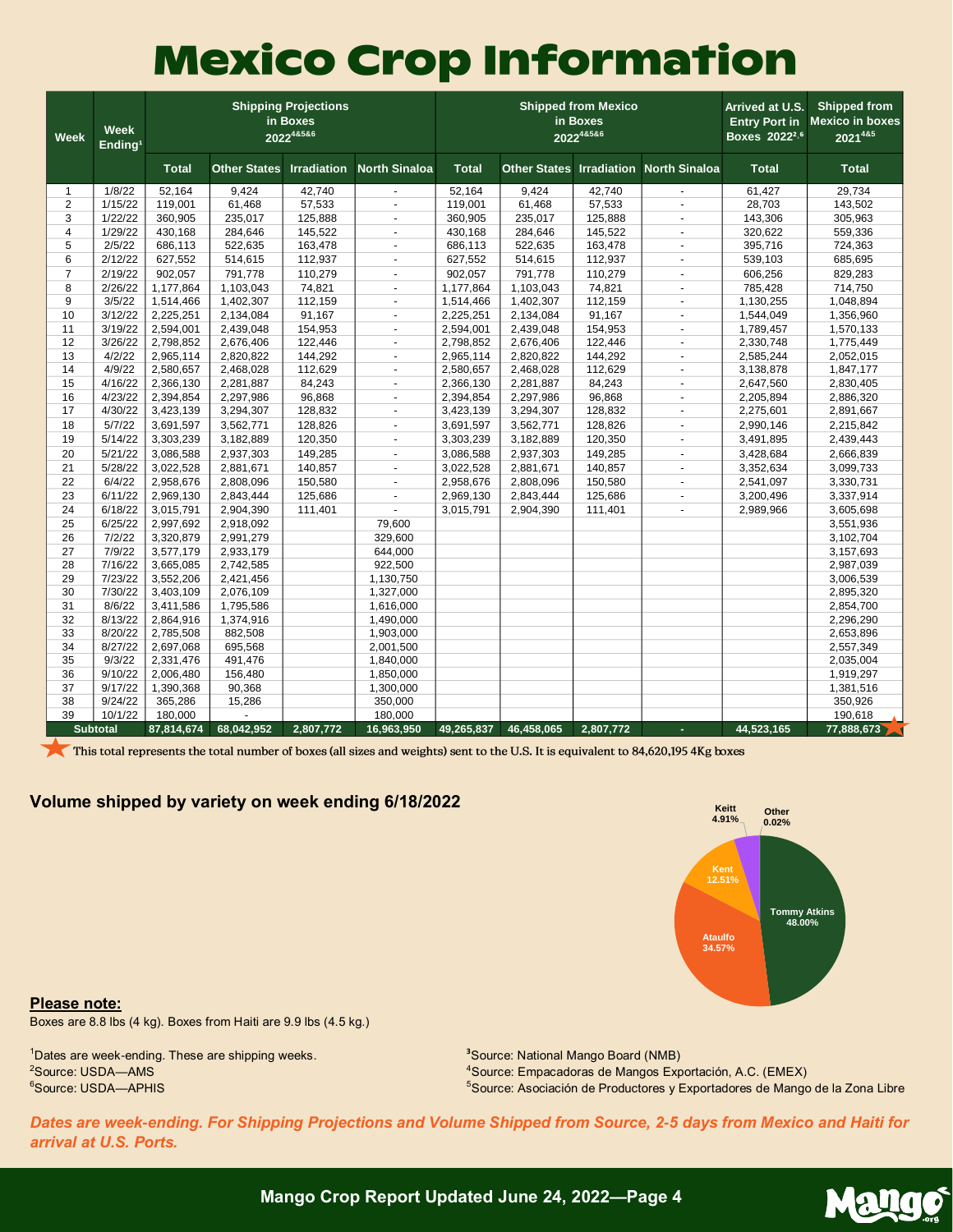## **Mexico Crop Information**

|                    |       | Large |       | <b>Small</b> |       |      |              |  |  |
|--------------------|-------|-------|-------|--------------|-------|------|--------------|--|--|
| <b>Week ending</b> |       |       |       | <b>Count</b> |       |      |              |  |  |
|                    | 12    | 14    | 16    | 18           | 20    | 22   | <b>Other</b> |  |  |
| 6/4/2022           | 14.7% | 19.2% | 19.1% | 17.5%        | 14.4% | 5.9% | 9.2%         |  |  |
| 6/11/2022          | 14.4% | 18.9% | 19.0% | 17.6%        | 14.8% | 6.1% | 9.2%         |  |  |
| 6/18/2022          | 14.3% | 18.8% | 18.9% | 17.6%        | 15.1% | 6.3% | 9.0%         |  |  |

### **Ataulfo/Honey volume shipped by count (%) - Average for the season**

### **Tommy Atkins, Haden and Kent volume shipped by count (%) - Average for the season**

|                    |         |                  | X-Large |       | Large |              |       | <b>Small</b> |              |
|--------------------|---------|------------------|---------|-------|-------|--------------|-------|--------------|--------------|
| <b>Week ending</b> | Variety |                  |         |       |       | <b>Count</b> |       |              |              |
|                    |         | $6 \overline{6}$ | 7       | 8     | 9     | 10           | 12    | 14           | <b>Other</b> |
| 6/4/2022           | Tommy   | 8.5%             | 18.5%   | 12.0% | 20.9% | 21.4%        | 10.2% | 0.1%         | 8.4%         |
|                    | Haden   | 0.1%             | 2.1%    | 4.5%  | 13.7% | 28.8%        | 40.4% | 3.0%         | 7.4%         |
|                    | Kent    | 17.7%            | 22.1%   | 18.9% | 21.0% | 10.3%        | 5.4%  | 0.1%         | 4.5%         |
|                    | Tommy   | 8.2%             | 18.2%   | 11.7% | 20.7% | 21.6%        | 10.8% | 0.1%         | 8.7%         |
| 6/11/2022          | Haden   | 0.1%             | 2.1%    | 4.5%  | 13.8% | 28.8%        | 40.4% | 3.0%         | 7.3%         |
|                    | Kent    | 17.7%            | 22.0%   | 18.6% | 20.8% | 11.1%        | 5.7%  | 0.1%         | 4.0%         |
|                    | Tommy   | 7.8%             | 17.6%   | 11.4% | 20.7% | 22.3%        | 11.6% | 0.1%         | 8.5%         |
| 6/18/2022          | Keitt   | 18.8%            | 21.1%   | 17.2% | 15.2% | 14.6%        | 7.9%  |              | 5.2%         |
|                    | Kent    | 17.7%            | 22.0%   | 18.6% | 20.8% | 11.1%        | 5.7%  | 0.1%         | 4.0%         |

**Please note:**

Boxes are 8.8 lbs (4 kg). Boxes from Haiti are 9.9 lbs (4.5 kg.) <sup>1</sup>Dates are week-ending. These are shipping weeks. <sup>2</sup>Source: USDA-AMS <sup>6</sup>Source: USDA—APHIS

**<sup>3</sup>**Source: National Mango Board (NMB) <sup>4</sup>Source: Empacadoras de Mangos Exportación, A.C. (EMEX) <sup>5</sup>Source: Asociación de Productores y Exportadores de Mango de la Zona Libre

*Dates are week-ending. For Shipping Projections and Volume Shipped from Source, 2-5 days from Mexico and Haiti for arrival at U.S. Ports.*

Mango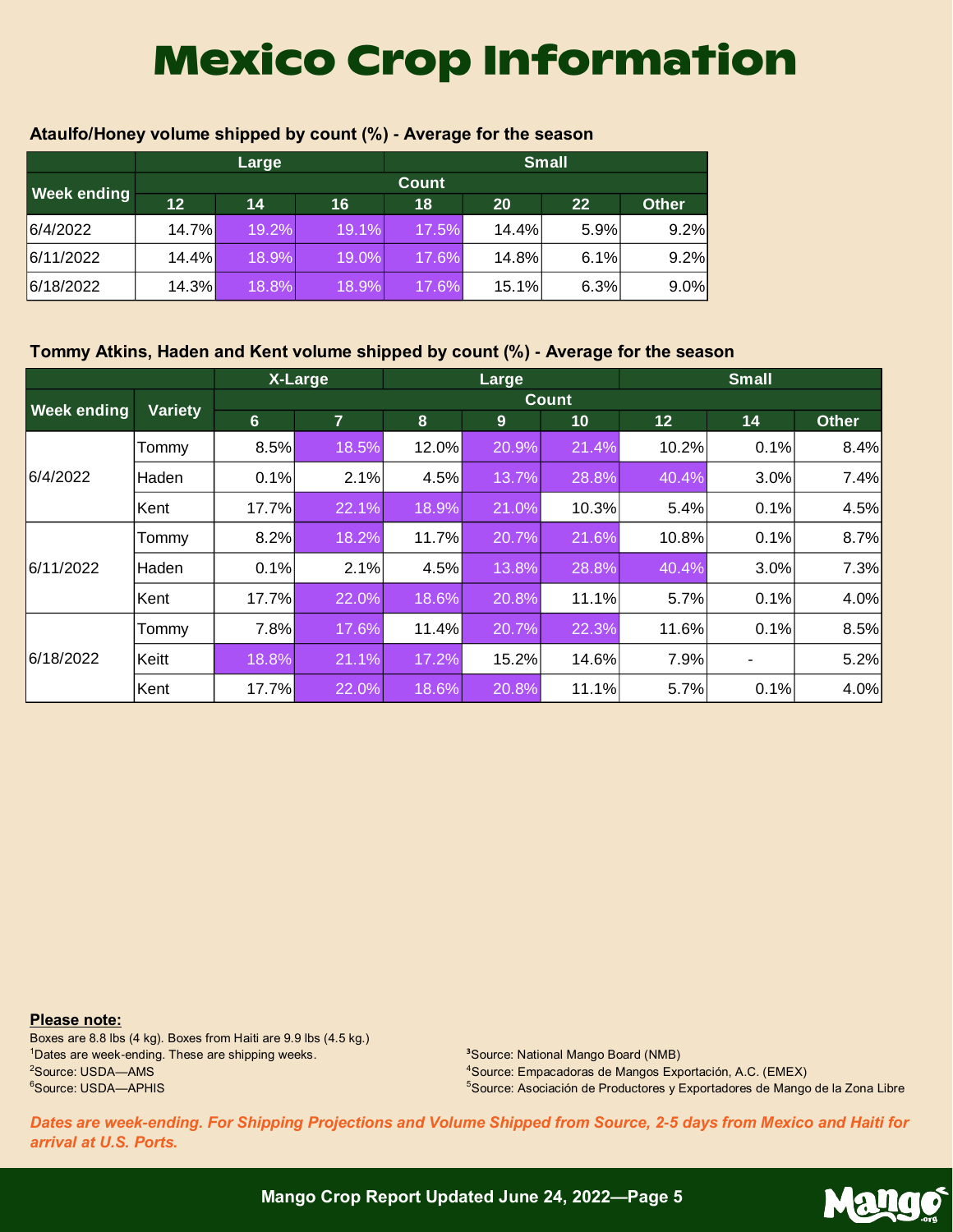## **Haiti Crop Information**

- The Haitian mango season began the third week of April and is expected to run until the second week of September with a projection of approximately **1.8** million boxes.
- Haiti's main variety is: Madame Francis (100%).

### **Volume on week ending 6/18/2022**

- Volume shipped from Haiti was approximately **27,180** boxes for a total of **1,212,993** boxes for the season.
	- During the same week last year, volume shipped from Haiti was 117,664 boxes for a total of 2,507,932 boxes.

### **Price information is found on pages 8—11**



#### **Please note:**

Boxes are 8.8 lbs (4 kg). Boxes from Haiti are 9.9 lbs (4.5 kg.) <sup>1</sup>Dates are week-ending. These are shipping weeks. <sup>2</sup>Source: USDA-AMS

**<sup>3</sup>**Source: National Mango Board (NMB) <sup>7</sup>Source: ANEM—PHARE

*Dates are week-ending. For Shipping Projections and Volume Shipped from Source, 2-5 days from Mexico and Haiti for arrival at U.S. Ports.*

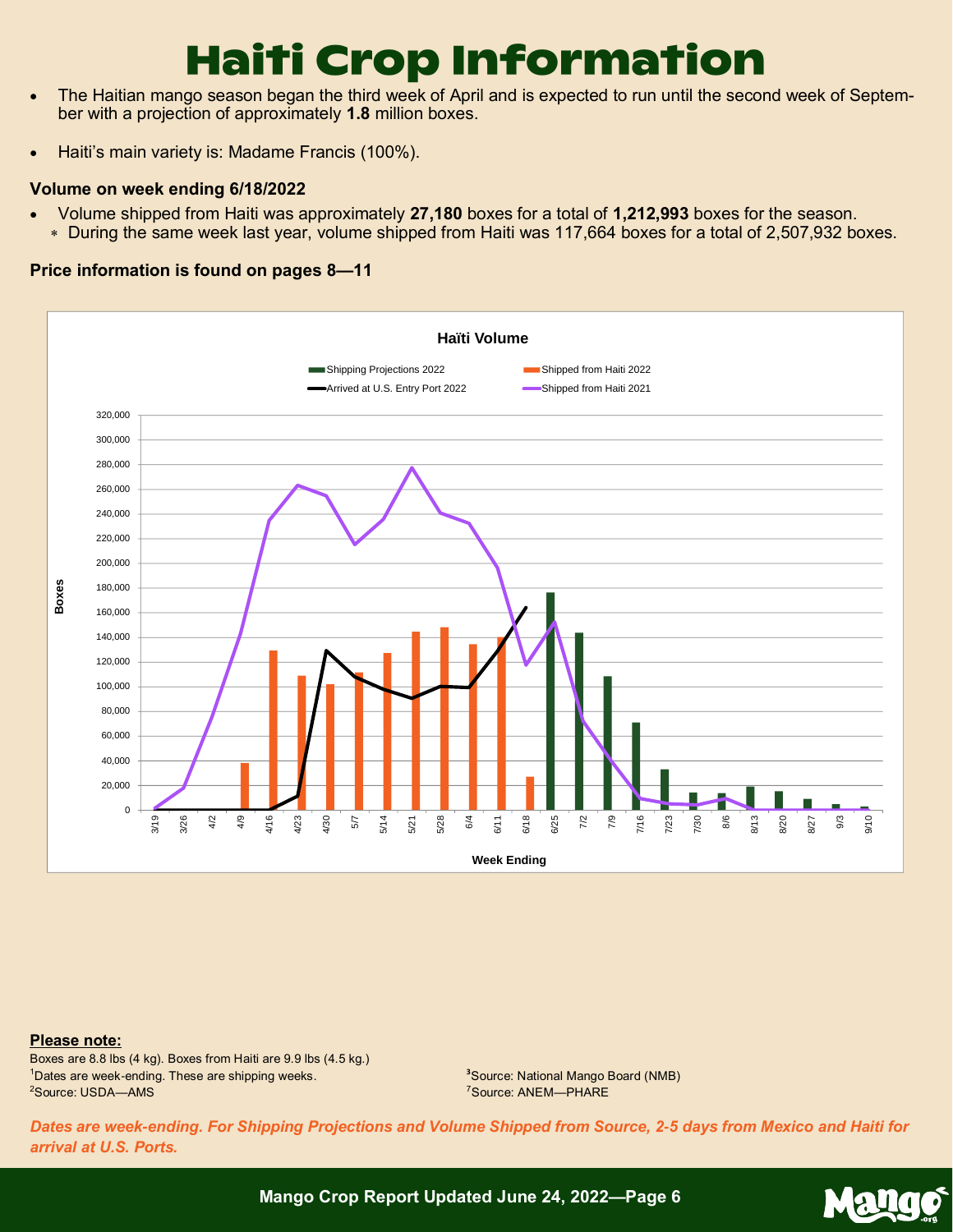## **Haiti Crop Information**

| <b>Week</b> | <b>Week</b><br>Ending <sup>1</sup> | <b>Shipping</b><br><b>Projection</b><br>in Boxes<br>$2022^3$ | <b>Shipped from</b><br><b>Haiti</b><br>in Boxes<br>20227 | Arrived at U.S.<br><b>Entry Port</b><br>in Boxes<br>$2022^2$ | <b>Shipped from</b><br><b>Haiti</b><br>in Boxes<br>20217 |
|-------------|------------------------------------|--------------------------------------------------------------|----------------------------------------------------------|--------------------------------------------------------------|----------------------------------------------------------|
| 11          | 3/19/22                            | $\overline{\phantom{a}}$                                     |                                                          | $\blacksquare$                                               | 1,717                                                    |
| 12          | 3/26/22                            |                                                              |                                                          |                                                              | 17,886                                                   |
| 13          | 4/2/22                             |                                                              |                                                          |                                                              | 75,780                                                   |
| 14          | 4/9/22                             | 38,295                                                       | 38,295                                                   |                                                              | 143,372                                                  |
| 15          | 4/16/22                            | 129,428                                                      | 129,428                                                  |                                                              | 234,788                                                  |
| 16          | 4/23/22                            | 109,006                                                      | 109,006                                                  | 11,403                                                       | 263,348                                                  |
| 17          | 4/30/22                            | 102,095                                                      | 102,095                                                  | 129,354                                                      | 254,852                                                  |
| 18          | 5/7/22                             | 111,770                                                      | 111,770                                                  | 108,109                                                      | 215,272                                                  |
| 19          | 5/14/22                            | 127,311                                                      | 127,311                                                  | 98,034                                                       | 235,782                                                  |
| 20          | 5/21/22                            | 144,667                                                      | 144,667                                                  | 90,682                                                       | 277,560                                                  |
| 21          | 5/28/22                            | 148,331                                                      | 148,331                                                  | 100,341                                                      | 240,904                                                  |
| 22          | 6/4/22                             | 134,533                                                      | 134,533                                                  | 99,391                                                       | 232,551                                                  |
| 23          | 6/11/22                            | 140,377                                                      | 140,377                                                  | 128,918                                                      | 196,456                                                  |
| 24          | 6/18/22                            | 27,180                                                       | 27,180                                                   | 164,288                                                      | 117,664                                                  |
| 25          | 6/25/22                            | 176,408                                                      |                                                          |                                                              | 152,527                                                  |
| 26          | 7/2/22                             | 143,832                                                      |                                                          |                                                              | 72,078                                                   |
| 27          | 7/9/22                             | 108,576                                                      |                                                          |                                                              | 39,564                                                   |
| 28          | 7/16/22                            | 71,102                                                       |                                                          |                                                              | 9,468                                                    |
| 29          | 7/23/22                            | 33,192                                                       |                                                          |                                                              | 5,200                                                    |
| 30          | 7/30/22                            | 14,420                                                       |                                                          |                                                              | 4,300                                                    |
| 31          | 8/6/22                             | 13,845                                                       |                                                          |                                                              | 9,468                                                    |
| 32          | 8/13/22                            | 19,222                                                       |                                                          |                                                              |                                                          |
| 33          | 8/20/22                            | 15,400                                                       |                                                          |                                                              |                                                          |
| 34          | 8/27/22                            | 9,111                                                        |                                                          |                                                              |                                                          |
| 35          | 9/3/22                             | 4,880                                                        |                                                          |                                                              |                                                          |
| 36          | 9/10/22                            | 3,148                                                        |                                                          |                                                              |                                                          |
|             | <b>Subtotal</b>                    | 1,826,130                                                    | 1,212,993                                                | 930,520                                                      | 2,800,537                                                |

### **Volume shipped by variety on week ending 6/18/2022**



**Please note:**

Boxes are 8.8 lbs (4 kg). Boxes from Haiti are 9.9 lbs (4.5 kg.) <sup>1</sup>Dates are week-ending. These are shipping weeks. <sup>2</sup>Source: USDA-AMS

**<sup>3</sup>**Source: National Mango Board (NMB) <sup>7</sup>Source: ANEM—PHARE

*Dates are week-ending. For Shipping Projections and Volume Shipped from Source, 2-5 days from Mexico and Haiti for arrival at U.S. Ports.*

> Mang  $\bullet$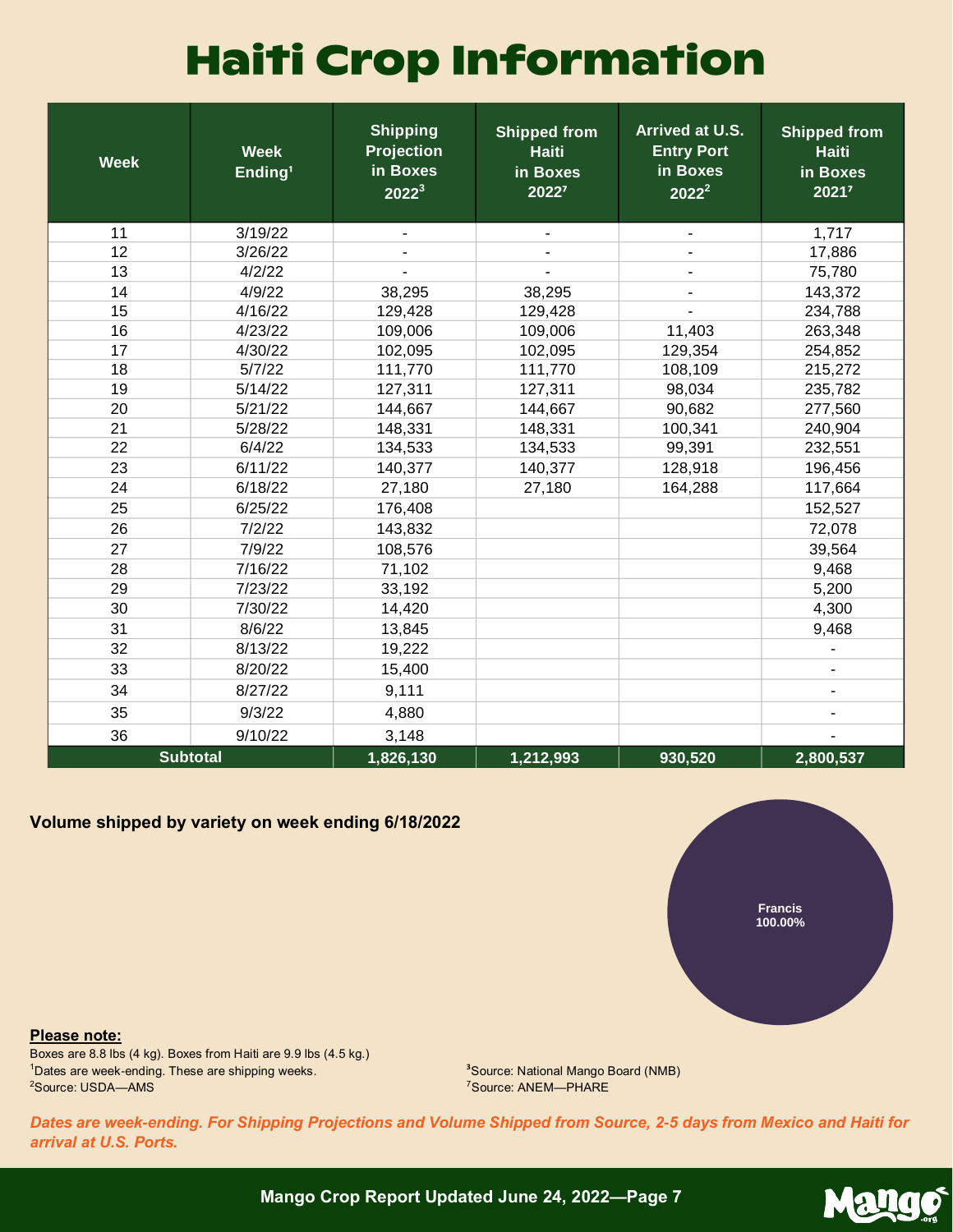This recent price history information is provided by USDA Agricultural Market News Service and is presented in terms of average price per box for each major variety and size break for the week.

### **Price per Box (\$) – By Fruit Size**

#### **Mexico—Ataulfo/Honey Port of Entry, Nogales**

| <b>Week Ending</b> | <b>Price</b>                 | Count |      |      |      |      |      |    |  |  |
|--------------------|------------------------------|-------|------|------|------|------|------|----|--|--|
|                    |                              | 12    | 14   | 16   | 18   | 20   | 22   | 24 |  |  |
| 6/4/2022           | <b>Average of Low Price</b>  | 7.50  | 7.00 | 6.50 | 6.00 | 5.00 | 5.00 |    |  |  |
|                    | <b>Average of High Price</b> | 8.00  | 7.50 | 7.00 | 6.00 | 6.00 | 5.00 |    |  |  |
| 6/11/2022          | <b>Average of Low Price</b>  | 7.50  | 7.00 | 6.50 | 6.00 | 5.00 | 5.00 |    |  |  |
|                    | <b>Average of High Price</b> | 8.00  | 7.50 | 7.00 | 6.00 | 6.00 | 5.00 |    |  |  |
| 6/18/2022          | <b>Average of Low Price</b>  | 7.50  | 7.00 | 6.50 | 6.00 | 5.00 | 5.00 |    |  |  |
|                    | <b>Average of High Price</b> | 8.00  | 7.50 | 7.00 | 6.00 | 6.00 | 5.00 |    |  |  |

#### **Mexico—Ataulfo/Honey Port of Entry, Texas**

| <b>Week Ending</b> | <b>Price</b>                 | Count |      |      |      |      |      |    |  |  |
|--------------------|------------------------------|-------|------|------|------|------|------|----|--|--|
|                    |                              | 12    | 14   | 16   | 18   | 20   | 22   | 24 |  |  |
| 6/4/2022           | Average of Low Price         | 6.00  | 6.25 | 6.00 | 5.00 | 5.00 | 4.00 |    |  |  |
|                    | <b>Average of High Price</b> | 7.00  | 7.00 | 7.00 | 6.00 | 5.50 | 5.00 |    |  |  |
| 6/11/2022          | <b>Average of Low Price</b>  | 6.00  | 6.25 | 6.00 | 5.00 | 5.00 | 4.00 |    |  |  |
|                    | <b>Average of High Price</b> | 7.00  | 7.00 | 7.00 | 6.00 | 5.50 | 5.00 |    |  |  |
| 6/18/2022          | Average of Low Price         | 6.60  | 6.50 | 6.00 | 5.05 | 3.40 | 3.40 |    |  |  |
|                    | Average of High Price        | 7.60  | 7.60 | 7.30 | 6.70 | 4.40 | 4.30 |    |  |  |

#### **Mexico—Tommy Atkins Port of Entry, Texas**

| <b>Week Ending</b> | <b>Price</b>                 | Count |      |      |      |      |      |    |  |  |
|--------------------|------------------------------|-------|------|------|------|------|------|----|--|--|
|                    |                              | 6     |      | 8    | 9    | 10   | 12   | 14 |  |  |
| 6/4/2022           | Average of Low Price         | 6.00  | 6.00 | 6.00 | 5.25 | 4.75 | 4.25 |    |  |  |
|                    | Average of High Price        | 6.75  | 6.75 | 6.75 | 6.25 | 5.50 | 4.75 |    |  |  |
| 6/11/2022          | <b>Average of Low Price</b>  | 6.00  | 6.00 | 6.00 | 5.50 | 5.00 | 4.50 |    |  |  |
|                    | <b>Average of High Price</b> | 7.00  | 7.00 | 7.00 | 6.50 | 5.50 | 5.00 |    |  |  |
| 6/18/2022          | <b>Average of Low Price</b>  | 6.70  | 6.70 | 6.60 | 6.40 | 5.70 | 5.40 |    |  |  |
|                    | Average of High Price        | 8.50  | 8.50 | 8.30 | 8.40 | 7.50 | 6.60 |    |  |  |

#### **Mexico—Tommy Atkins Port of Entry, Nogales**

| <b>Week Ending</b> | <b>Price</b>                 | Count |      |      |      |      |      |    |  |  |  |
|--------------------|------------------------------|-------|------|------|------|------|------|----|--|--|--|
|                    |                              | 6     |      |      | 9    | 10   | 12   | 14 |  |  |  |
| 6/4/2022           | <b>Average of Low Price</b>  | 6.00  | 6.00 | 5.50 | 5.00 | 5.00 | 5.00 |    |  |  |  |
|                    | <b>Average of High Price</b> | 6.50  | 6.50 | 6.25 | 6.00 | 5.50 | 5.50 |    |  |  |  |
| 6/11/2022          | <b>Average of Low Price</b>  | 6.00  | 6.00 | 5.80 | 5.30 | 5.00 | 5.00 |    |  |  |  |
|                    | <b>Average of High Price</b> | 6.80  | 6.65 | 6.40 | 6.00 | 5.50 | 5.50 |    |  |  |  |
| 6/18/2022          | <b>Average of Low Price</b>  | 6.00  | 6.00 | 6.00 | 5.50 | 5.00 |      |    |  |  |  |
|                    | <b>Average of High Price</b> | 7.00  | 6.75 | 6.50 | 6.00 | 5.50 |      |    |  |  |  |

Dates are week-ending. Source: USDA Market News.

Prices shown represent averages of the high and low prices paid at the point of importation for that week. These are F.O.B. prices at points of production or points of entry for imports. They may include promotional allowances or other incentives. Brokerage fees paid by the shipper are included in the price reported.

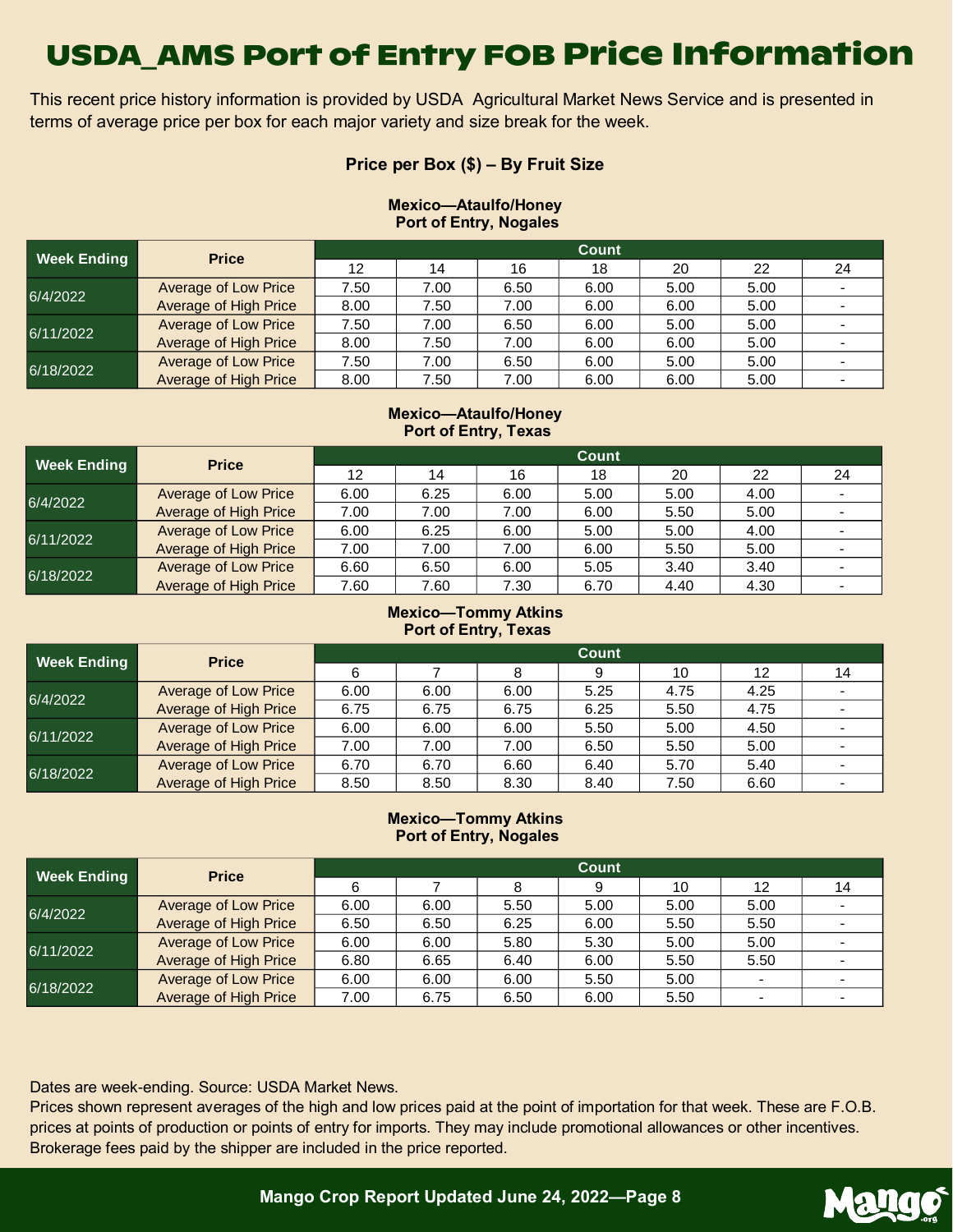This recent price history information is provided by USDA Agricultural Market News Service and is presented in terms of average price per box for each major variety and size break for the week.

### **Price per Box (\$) – By Fruit Size**

### **Mexico—Kent Port of Entry, Texas**

| Week Ending | <b>Price</b>          | Count |      |      |      |      |      |      |    |  |
|-------------|-----------------------|-------|------|------|------|------|------|------|----|--|
|             |                       |       |      |      |      |      | 10   |      | 14 |  |
| 6/18/2022   | Average of Low Price  |       | 6.70 | 6.70 | 6.70 | 6.40 | 5.70 | 5.40 |    |  |
|             | Average of High Price |       | 8.50 | 8.50 | 8.40 | 8.40 | 7.50 | 6.60 |    |  |

#### **Haïti—Madame Francis Port of Entry, South Florida**

| <b>Week Ending</b> | <b>Price</b>                 | <b>Count</b> |       |       |       |  |  |  |
|--------------------|------------------------------|--------------|-------|-------|-------|--|--|--|
|                    |                              | 8            | 9     | 10    | 12    |  |  |  |
| 6/4/2022           | <b>Average of Low Price</b>  | 10.00        | 10.00 | 10.00 | 10.00 |  |  |  |
|                    | <b>Average of High Price</b> | 12.50        | 12.50 | 12.50 | 12.50 |  |  |  |
|                    | <b>Average of Low Price</b>  | 10.00        | 10.00 | 10.00 | 10.00 |  |  |  |
| 6/11/2022          | <b>Average of High Price</b> | 12.00        | 12.00 | 12.00 | 12.00 |  |  |  |
| 6/18/2022          | <b>Average of Low Price</b>  | 10.00        | 10.00 | 10.00 | 10.00 |  |  |  |
|                    | <b>Average of High Price</b> | 12.00        | 12.00 | 12.00 | 12.00 |  |  |  |

Dates are week-ending. Source: USDA Market News.

Prices shown represent averages of the high and low prices paid at the point of importation for that week. These are F.O.B. prices at points of production or points of entry for imports. They may include promotional allowances or other incentives. Brokerage fees paid by the shipper are included in the price reported.

Mang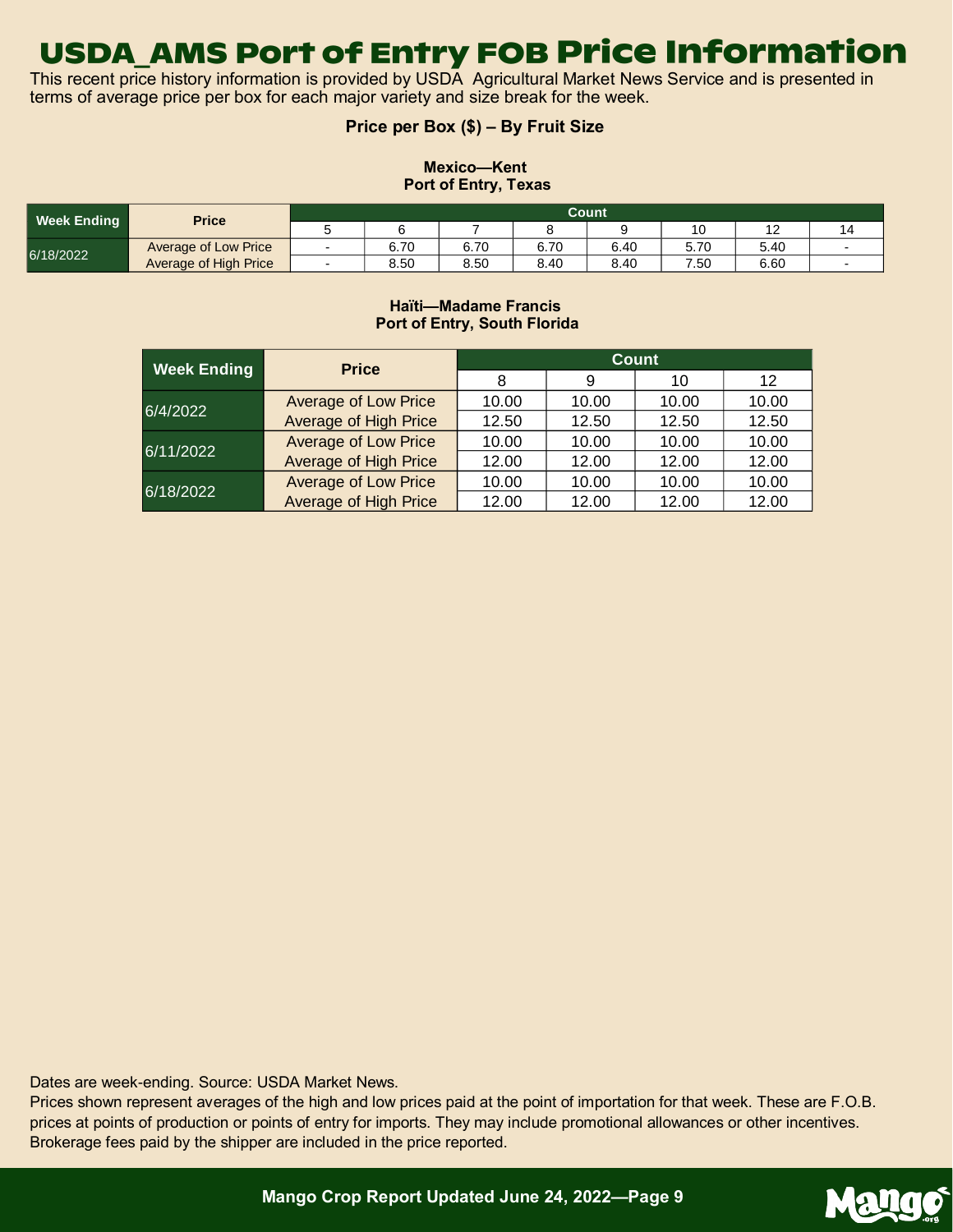This recent price history information is provided by USDA Agricultural Market News Service and is presented in terms of average price per box for each major variety and size break for the week.



### **Price per Box (\$) – By Fruit Size**

Dates are week-ending. Source: USDA Market News.

Prices shown represent averages of the high and low prices paid at the point of importation for that week. These are F.O.B. prices at points of production or points of entry for imports. They may include promotional allowances or other incentives. Brokerage fees paid by the shipper are included in the price reported.

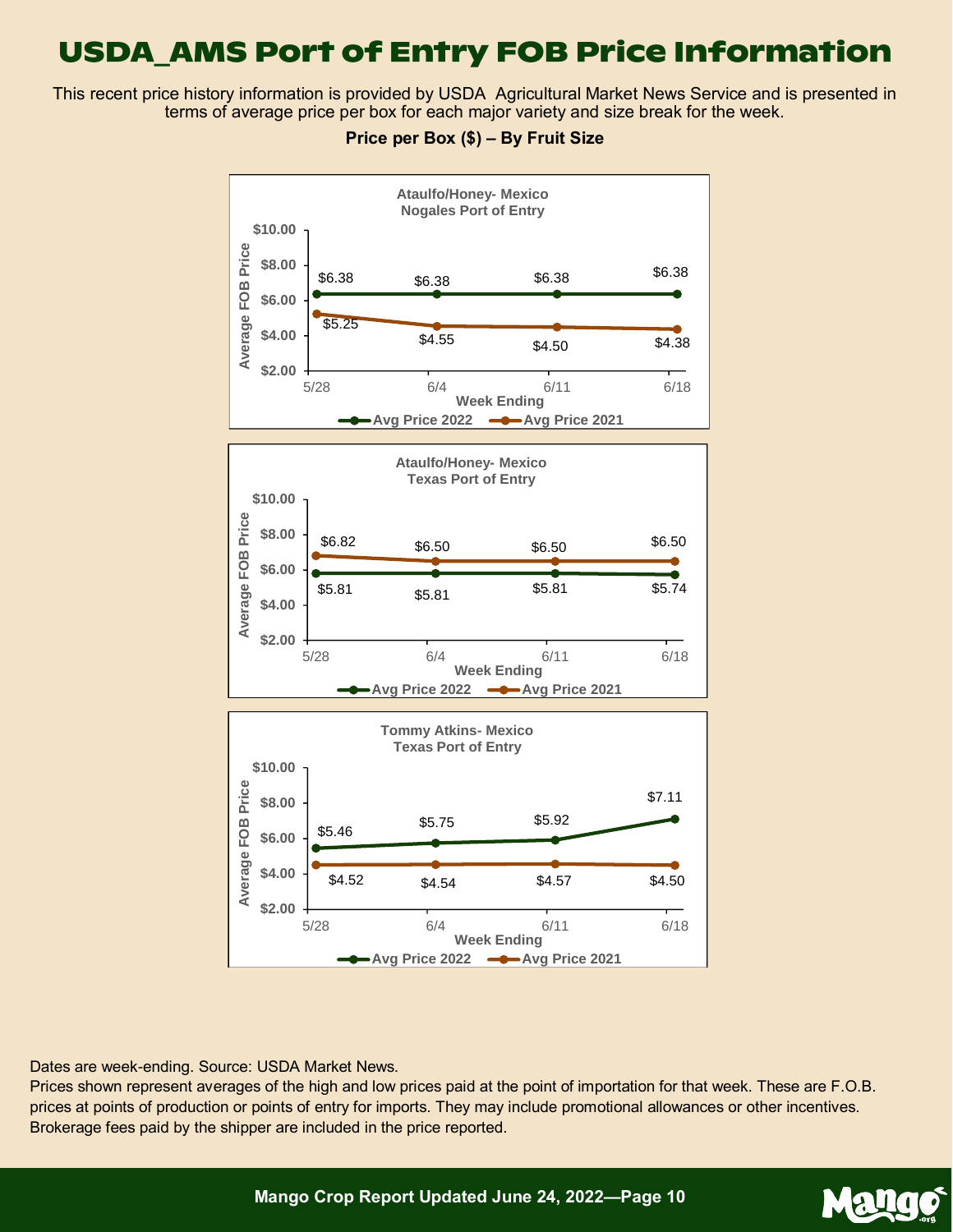This recent price history information is provided by USDA Agricultural Market News Service and is presented in terms of average price per box for each major variety and size break for the week.



### **Price per Box (\$) – By Fruit Size**

Dates are week-ending. Source: USDA Market News.

Prices shown represent averages of the high and low prices paid at the point of importation for that week. These are F.O.B. prices at points of production or points of entry for imports. They may include promotional allowances or other incentives. Brokerage fees paid by the shipper are included in the price reported.